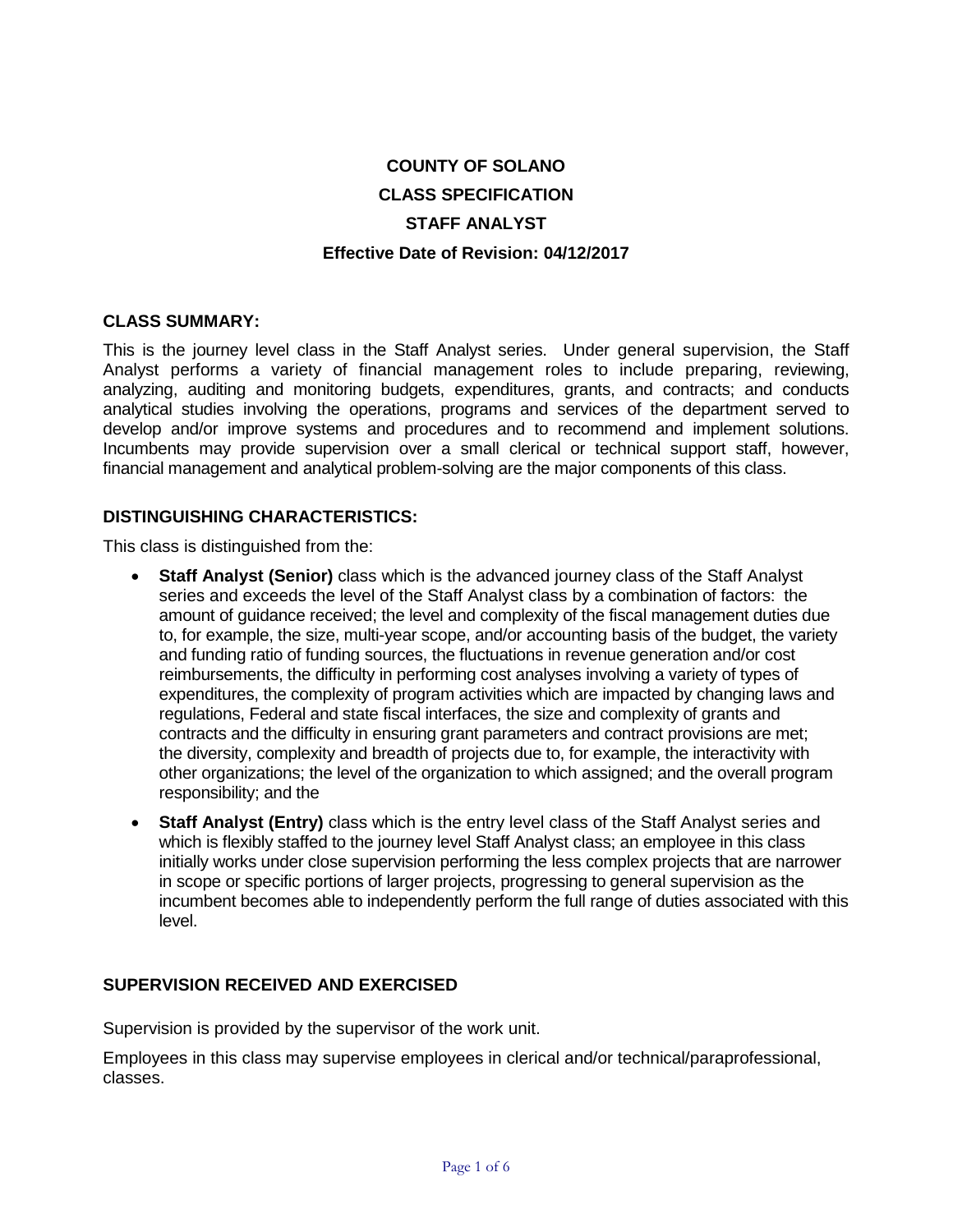**ESSENTIAL DUTIES:** This class specification represents the core area of responsibilities; specific position assignments will vary depending on the needs of the department.

- Performs a variety of financial management duties:
- Prepares, reviews, analyzes, audits and monitors budgets by:
	- o developing budgets based on analysis of data collected including impact on service levels and operations and/or information required by the funding source;
	- o reviewing revenue projections, revenue trends, time studies, enacted or future legislation, etc. and analyzing their impact on projected budgets; and
	- o developing and providing budgetary information to be used for feasibility studies, project/program development, and analysis of program viability, effectiveness and efficiency.
- Reviews and analyzes fiscal aspects of programs by:
	- o recommending and establishing general fiscal procedures to improve department operations based on cost/benefit studies;
	- o analyzing financial reports, expense claims, cost analysis patterns and trends, etc. to determine how projected and budgeted expenditures will generate earned Federal and state funding;
	- o reviewing financial data on an ongoing basis to assure conformance with established guidelines;
	- o analyzing Federal and state proposed and adopted legislation and budgets to determine impact on assigned unit's program revenue and operations; and
	- o providing input as to financial implications of projects.
- Prepares, reviews, analyzes, audits and monitors contracts by:
	- o recommending and establishing contract forms and procedures;
	- o developing, reviewing and making recommendations concerning bid proposals and agreements, interpreting contract terms and monitoring adherence to same; and
	- o recommending solutions to contractual problems.
- Prepares, reviews, analyzes, audits and monitors grants by:
	- o researching operational and fiscal requirements for specific grant proposals;
	- o preparing grant applications, claims and all subsequent follow-ups and recommending and monitoring procedures for grant implementation; and
	- o reviewing data submitted by grantor for adherence to scope of work requirements to ensure objectives, goals and compliance to grant requirements are achieved.
- Presents findings and recommendations in oral presentations, written narrative and statistical reports, agenda items for the Board of Supervisors, etc.
- Conducts studies involving the operations, programs and services of the department to identify and analyze problems as well as to recommend and implement solutions by:
	- o planning and conducting studies of administrative and operational activities including fiscal operations, budget preparation and control, equipment usage, staffing patterns, work flow, service delivery, space utilization, affirmative action, and training plans;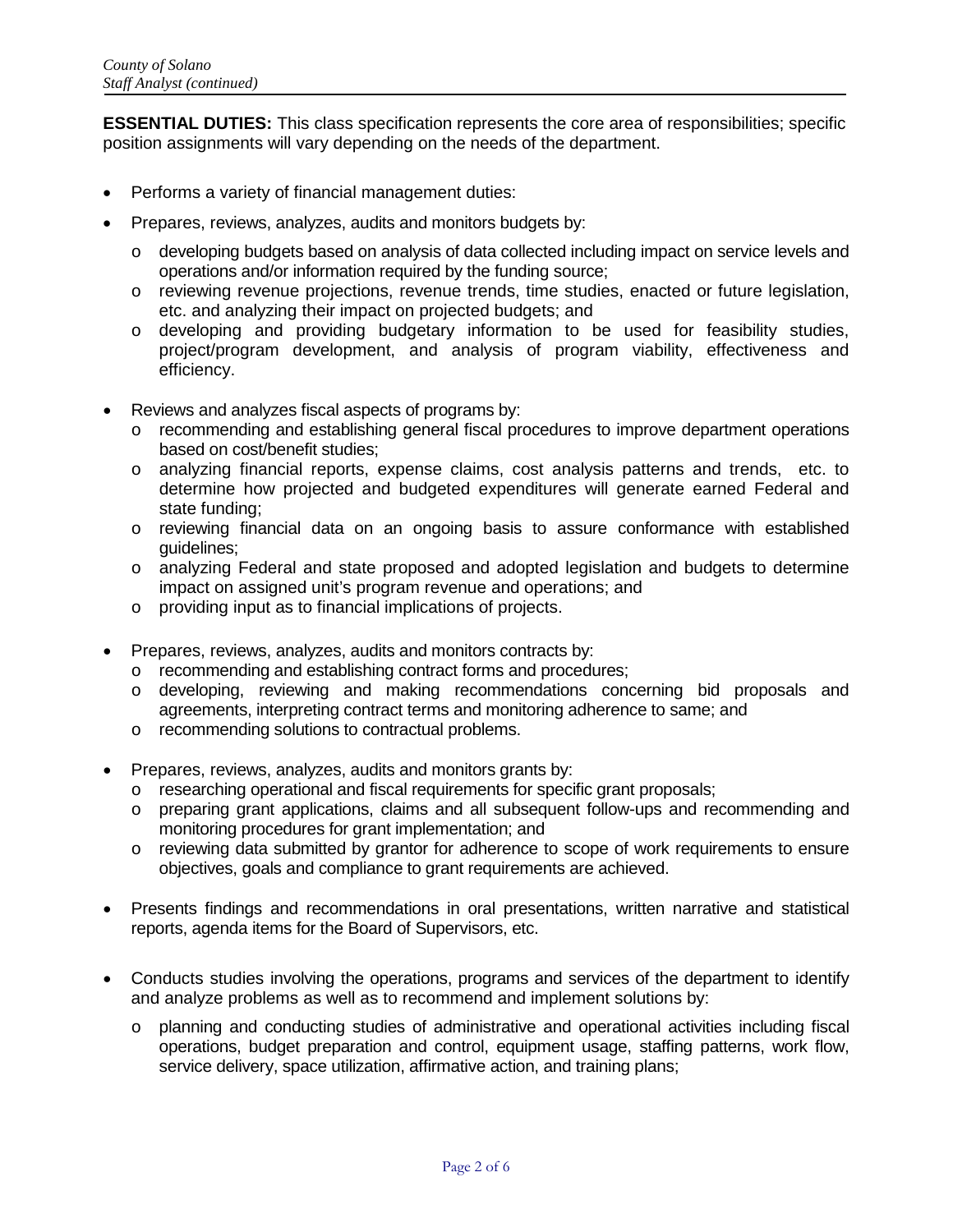- o participating in interdisciplinary program research and/or analysis and the preparation of written/verbal recommendations on a broad range of governmental and managerial problems;
- o receiving and responding to requests for assistance in resolving high profile projects that require immediate attention;
- o researching available computer software to meet operational needs;
- o evaluating the efficiency and effectiveness of the program, operation, procedure, and/or practices under study;
- o ensuring department compliance with applicable laws, rules, regulations, etc. and initiating actions to correct deviations or violations;
- o reviewing work methods and systems to increase service efficiency/effectiveness; and
- o based on analysis of gathered data, developing reports and making recommendations for appropriate action which may include implementing new or revisions to current policies and procedures, and implementing new/changed data collection systems.
- May perform supervisory duties to direct reports in clerical and/or technical/paraprofessional classes such as:
	- $\circ$  assigning work and planning and scheduling staff's work activities and deadlines;
	- o establishing standards for acceptable work products and evaluating performance;
	- o reviewing work and recognizing employees' work efforts and accomplishments;
	- o proposing disciplinary actions;
	- o interviewing applicants and recommending selections;
	- o providing career development mentoring and recommending training and career development opportunities;
	- o ensuring that employees are properly trained and that they are scheduled for or have received required training or needed formal training;
	- o providing instruction and/or guidance to employees in handling difficult or complex work problems;
	- o reviewing and approving timesheets and requests for leave; and
	- o communicating, supporting and enforcing County and Department policies and procedures including those related to equal opportunity and to safety.
- Reviews present and pending legislation and judicial decisions to determine effect on departmental organizations and presents recommendations to implement required changes.
- Performs other duties of a similar nature or level as assigned.

## **EDUCATION AND EXPERIENCE:**

• **Education:** Bachelor's degree or higher from an accredited college or university preferably in Business Administration, Public Administration, Accounting, Finance, or a related field or, if in a different related field, have completed nine (9) semester, or thirteen and one half (13.5) quarter units in the field of accounting.

#### **AND**

• **Experience:** One (1) year of responsible professional work experience equivalent to the functions performed by a Staff Analyst (Entry) within the particular field of expertise required.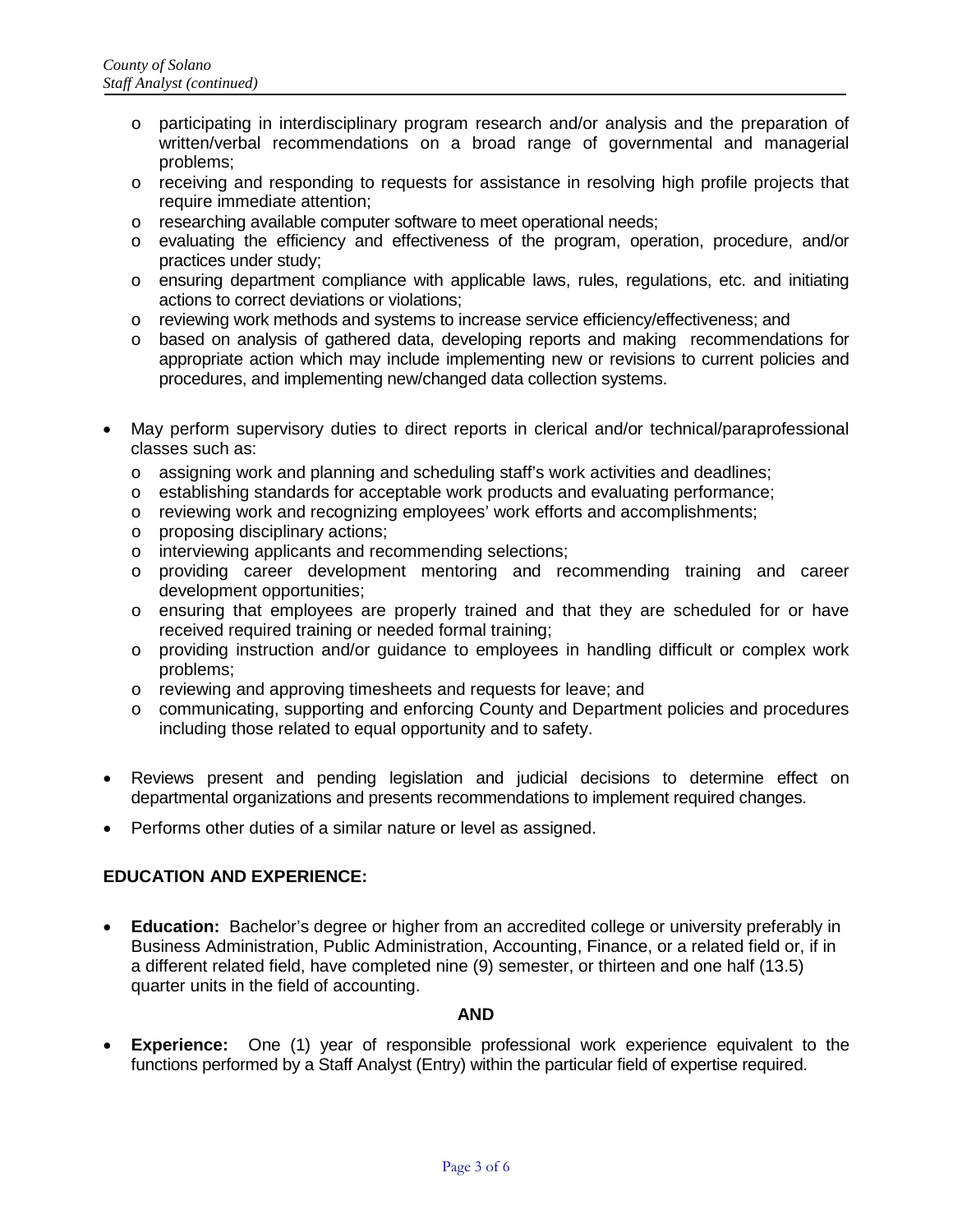# **LICENSING, CERTIFICATION AND REGISTRATION REQUIREMENTS**:

Applicants are required to possess a valid California Driver's License, Class C.

Note: All licenses must be kept current while employed in this class.

# **REQUIRED KNOWLEDGE, SKILLS AND ABILITIES:**

## **Knowledge of:**

- Budget preparation principles, practices and techniques.
- Principles and practices of accounting, cost analysis, and fiscal management.
- Practices and techniques of analytical techniques to include administrative and statistical analysis, statistical report preparation, and graphic presentation of analysis.
- Laws, regulations and policies applicable to work performed and of the assigned organization.
- Legislative and judicial analysis resources.
- Standard and accepted principles and practices of supervision, leadership, motivation, team building, organization, training, and conflict resolution.
- Oral communication techniques to include presentations to groups of various sizes in a positive, inclusive, and motivational manner.
- English composition, spelling, grammar, vocabulary, and punctuation for both written and oral communications.
- Formats and appropriate terminology for written communications such as business correspondence, policies, procedures and narrative reports.
- Basic mathematics for developing, preparing and completing numerical, budgetary, and/or statistical reports.
- Standard office procedures, practices, equipment, personal computers, and software.

## **Skill and/or Ability to:**

- Prepare, analyze, monitor and audit budgets, cost analysis reports, funding proposals and other narrative and statistical reports related to the budget.
- Understand and analyze expenditure reports.
- Analyze financial reports, expense claims, cost analysis patterns and trends, etc.
- Analyze Federal and state proposed budgets to determine impact on assigned unit's program revenue and operations.
- Prepare and monitor contracts and grants according to designated guidelines and regulations.
- Plan, organize and conduct analytical studies involving the professional body of knowledge related to the specific assignment.
- Collect, compile and analyze qualitative information (to include regulations, procedures and technical reference materials) and quantitative data (to include statistical and cost analysis reports).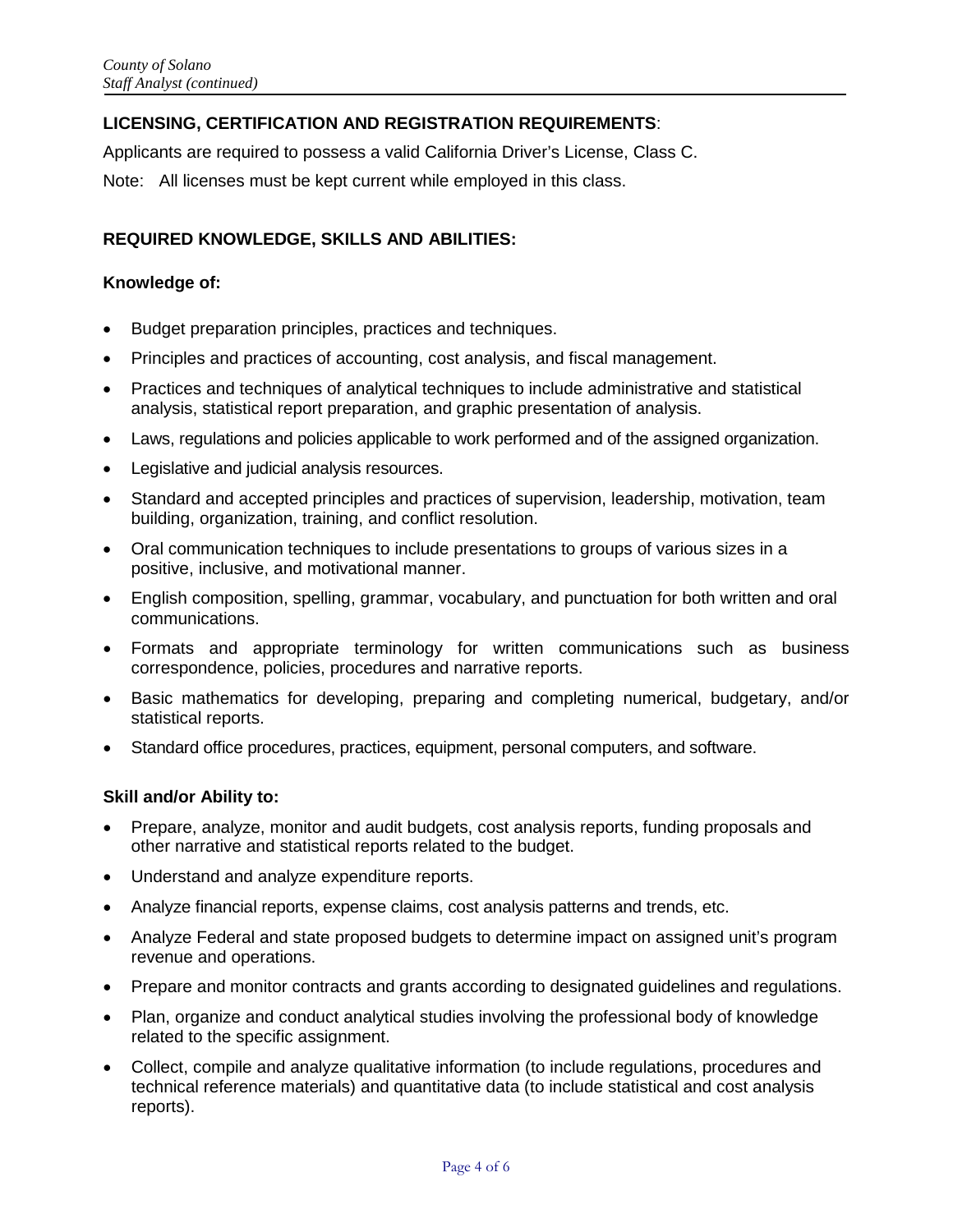- Review and install changes in work methods, systems and procedures develop and implement operational procedures and plan, coordinate and initiate actions necessary to implement policy and administrative decisions.
- Supervise, evaluate, train, and develop staff and organize their work.
- Understand, interpret and apply applicable laws, regulations and policies and use good judgment in their application.
- Research laws, regulations, procedures and/or technical reference materials; analyze, evaluate and interpret the data gathered; draw logical conclusions; develop reasonable and deliverable options, make appropriate recommendations; and implement the resultant change effectively.
- Manage a variety of simultaneous work projects and carry them through to successful completion.
- Interpret political and administrative directions and incorporate them into operational policies and procedures.
- Prepare a variety of written communications to include reports, policies, procedures and comprehensive narrative and statistical reports.
- Communicate information and ideas clearly and concisely, both orally and in writing.
- Work with and speak to various cultural and ethnic individuals and groups in a tactful and effective manner.
- Establish and maintain effective working relationships with those contacted in the performance of required duties.
- Represent the office in meetings with representatives from various County and non-County organizations, with local businesses, with customers, and/or with the general public.
- Maintain accurate records and document actions taken.
- Maintain confidentiality of records and information per pertinent laws/regulations.
- Use modern office equipment to include computers and related software applications which often are unique to the work of the assigned units.

## **PHYSICAL REQUIREMENTS :**

- Mobility and Dexterity: Positions in this class typically require stooping, kneeling, reaching, standing, walking, fingering, grasping, feeling (i.e. sense of touch), and repetitive motion.
- Lifting, Carrying, Pushing and Pulling -- Light Work: Employees in this class will be exerting up to 20 pounds of force occasionally and/or up to 10 pounds of force frequently, and/or a negligible amount of force constantly to move objects.
- Vision: Positions in this class require the employee to have close visual acuity, with or without correction, to prepare and analyze data and figures, transcribe, view a computer terminal, read, etc. Positions in this class also require employees to have depth perception in order to operate a motor vehicle.
- Hearing/Talking: Positions in this class require the employee to perceive the nature of sounds at normal speaking levels with or without correction, and have the ability to receive detailed